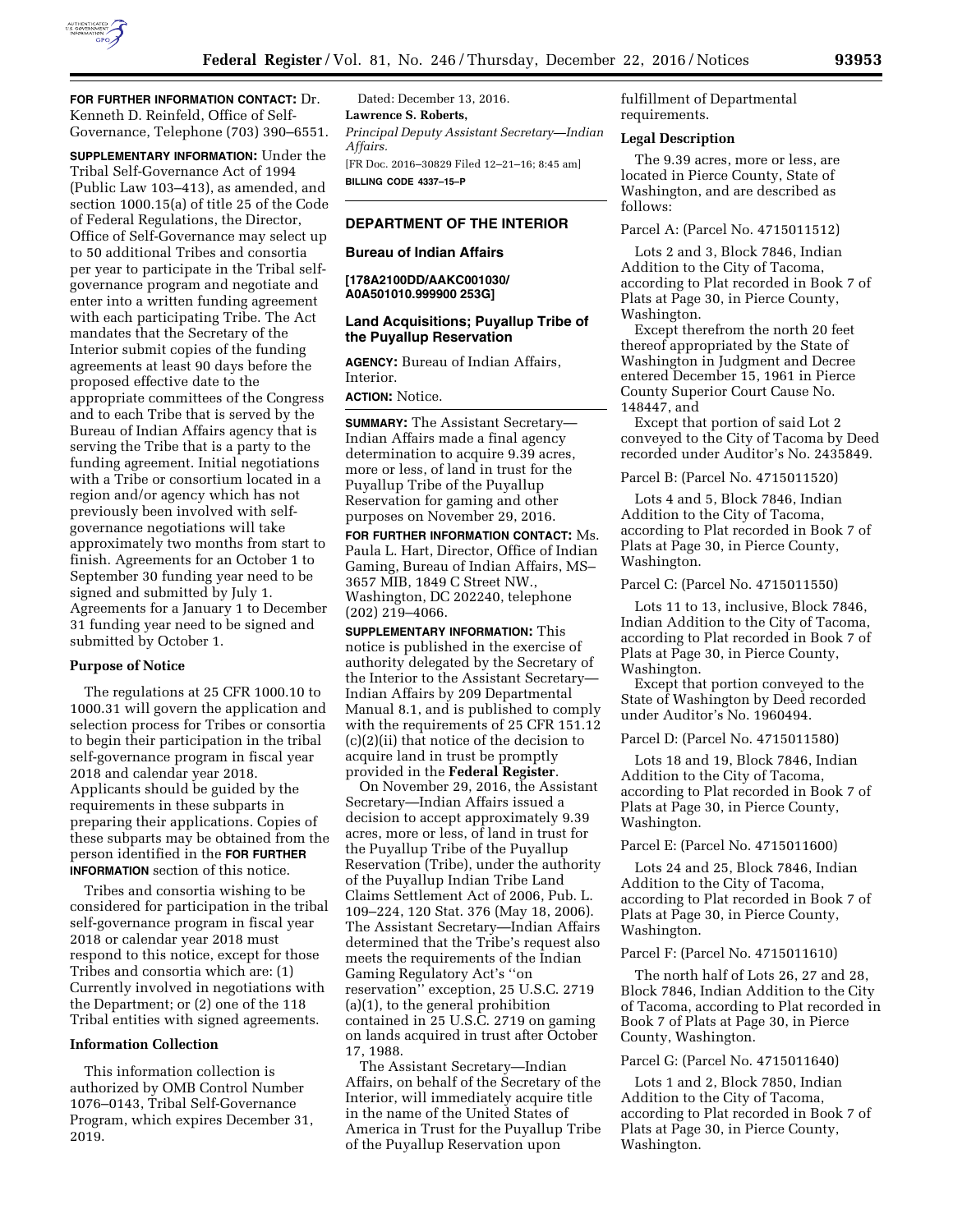Except that portion condemned in Judgment entered March 20, 1961 in Pierce County Superior Court Cause No. 146264 for PSH No. 1 (1–5).

## Parcel H: (Parcel No. 4715011651)

Lots 3 and 4, Block 7850, Indian Addition to the City of Tacoma, according to Plat recorded in Book 7 of Plats at Page 30, in Pierce County, Washington, lying southwesterly of a line drawn parallel with and 62.5 feet southwesterly, when measured radially, from the 5E Line Survey of State Highway Route No. 5 (PSH No. 1) Tacoma: East R Street to E. Corp. Limits.

Parcel I: (Parcel No. 4715012050)

Lots 9, 10 and the west half of Lot 11, Block 7945, The Indian Addition to the City of Tacoma, according to Plat recorded in Book 7 of Plats at Page 30, in Pierce County, Washington.

# Parcel J: (Parcel No. 4715012060)

The east half of Lot 11 and all of Lots 12 and 13, Block 7945, The Indian Addition to the City of Tacoma, according to Plat recorded in Book 7 of Plats at Page 30, in Pierce County, Washington.

Parcel K: (Parcel No. 4715012070)

Lots 14 and 15, Block 7945, The Indian Addition to the City of Tacoma, according to Plat recorded in Book 7 of Plats at Page 30, in Pierce County, Washington.

# Parcel L: (Parcel No. 4715012080)

Lots 16 and 17, Block 7945, The Indian Addition to the City of Tacoma, according to Plat recorded in Book 7 of Plats at Page 30, in Pierce County, Washington.

#### Parcel M: (Parcel No. 4715012100)

The east half of Lot 19 and all of Lot 20, Block 7945, The Indian Addition to the City of Tacoma, according to Plat recorded in Book 7 of Plats at Page 30, in Pierce County, Washington.

#### Parcel O: (Parcel No. 4715012120)

Lots 23 and 24, Block 7945, The Indian Addition to the City of Tacoma, according to Plat recorded in Book 7 of Plats at Page 30, in Pierce County, Washington.

## Parcel P: (Parcel No. 4715012300)

Lots 1, 2 and 3, Block 7949, The Indian Addition to the City of Tacoma, according to Plat recorded in Book 7 of Plats at Page 30, in Pierce County, Washington.

Parcel Q: (Parcel No. 4715012310)

Lots 4 and 5, Block 7949, The Indian Addition to the City of Tacoma,

according to Plat recorded in Book 7 of Plats at Page 30, in Pierce County, Washington.

Except that portion of said Lots 4 and 5 condemned by the State of Washington for PSH No. 1 (1–5) by Decree entered December 16, 1961 in Pierce County Superior Court Cause No. 146949.

## Parcel R: (Parcel No. 4715012330)

Lots 6 and 7, Block 7949, The Indian Addition to the City of Tacoma, according to Plat recorded in Book 7 of Plats at Page 30, in Pierce County, Washington.

Except that portion of said Lots 6 and 7 conveyed to the State of Washington under Auditor's No. 1918323.

## Parcel S: (Parcel No. 4715012344)

All that portion of Lots 8 to 11, inclusive, Block 7949, The Indian Addition to the City of Tacoma, according to Plat recorded in Book 7 of Plats at Page 30, in Pierce County, Washington, lying southerly of a line drawn parallel with and 62.5 feet southerly of the 5E Center Line Survey of SR 5 (PSH No. 1) Tacoma: East R Street to East corporate limits.

Except from said Block 7949 that portion thereof lying within Primary State Highway No. 5.

## Parcel T: (Parcel No. 4715012151)

Lots 1 and 2, Block 7946, The Indian Addition to the City of Tacoma, according to plat recorded in Book 7 of Plats at Page 30, in Pierce County, Washington.

Except the west 18 feet of Lot 1 conveyed to the City of Tacoma by Deed recorded under Auditor's No. 8508260151.

#### Parcel U: (Parcel No. 4715012160)

Lots 3 and 4, Block 7946, The Indian Addition to the City of Tacoma, according to plat recorded in Book 7 of Plats at Page 30, in Pierce County, Washington.

## Parcel V: (Parcel No. 4715012170)

Lots 5 and 6, Book 7946, The Indian Addition to the City of Tacoma, according to plat recorded in Book 7 of Plats at Page 30, in Pierce County, Washington.

#### Parcel W: (Parcel No. 4715012180)

Lot 7 and the west 20 feet of Lot 8, Block 7946, The Indian Addition to the City of Tacoma, according to plat recorded in Book 7 of Plats at Page 30, in Pierce County, Washington.

#### Parcel X: (Parcel No. 4715012190)

The east 5 feet of Lot 8, all of Lot 9 and the west 15 feet of Lot 10, Block

7946, The Indian Addition to the City of Tacoma, according to plat recorded in Book 7 of Plats at Page 30, in Pierce County, Washington.

Parcel Y: (Parcel No. 4715012200)

The east 10 feet of Lot 10, all of Lot 11 and the west 10 feet of Lot 12, Block 7946, The Indian Addition to the City of Tacoma, according to plat recorded in Book 7 of Plats at Page 30, in Pierce County, Washington.

## Parcel Z: (Parcel No. 4715012210)

The east 15 feet of Lot 12, all of Lot 13 and the west 5 feet of Lot 14, Block 7946, The Indian Addition to the City of Tacoma, according to plat recorded in Book 7 of Plats at Page 30, in Pierce County, Washington.

## Parcel AA: (Parcel No. 4715012220)

The east 20 feet of Lot 14 and all of Lot 15, Block 7946, The Indian Addition to the City of Tacoma, according to plat recorded in Book 7 of Plats at Page 30, in Pierce County, Washington.

Parcel BB: (Parcel No. 4715012230)

Lots 16 and 17, Block 7946, The Indian Addition to the City of Tacoma, according to plat recorded in Book 7 of Plats at Page 30, in Pierce County, Washington.

Parcel CC: (Parcel No. 4715012240)

Lots 18 and 19, Block 7946, The Indian Addition to the City of Tacoma, according to plat recorded in Book 7 of Plats at Page 30, in Pierce County, Washington.

Parcel DD: (Parcel No. 4715012250)

Lots 20 and 21, Block 7946, The Indian Addition to the City of Tacoma, according to plat recorded in Book 7 of Plats at page 30, in Pierce County, Washington.

## Parcel EE: (Parcel No. 4715012260)

Lots 22 and 23, Block 7946, The Indian Addition to the City of Tacoma, according to plat recorded in Book 7 of Plats at Page 30, in Pierce County, Washington.

#### Parcel FF: (Parcel No. 4715012270)

Lot 24 and the west half of Lot 25, Block 7946, The Indian Addition to the City of Tacoma, according to plat recorded in Book 7 of Plats at Page 30, in Pierce County, Washington.

#### Parcel GG: (Parcel No. 4715012280)

The east half of Lot 25 and all of Lot 26, Block 7946, The Indian Addition to the City of Tacoma, according to plat recorded in Book 7 of Plats at Page 30, in Pierce County, Washington.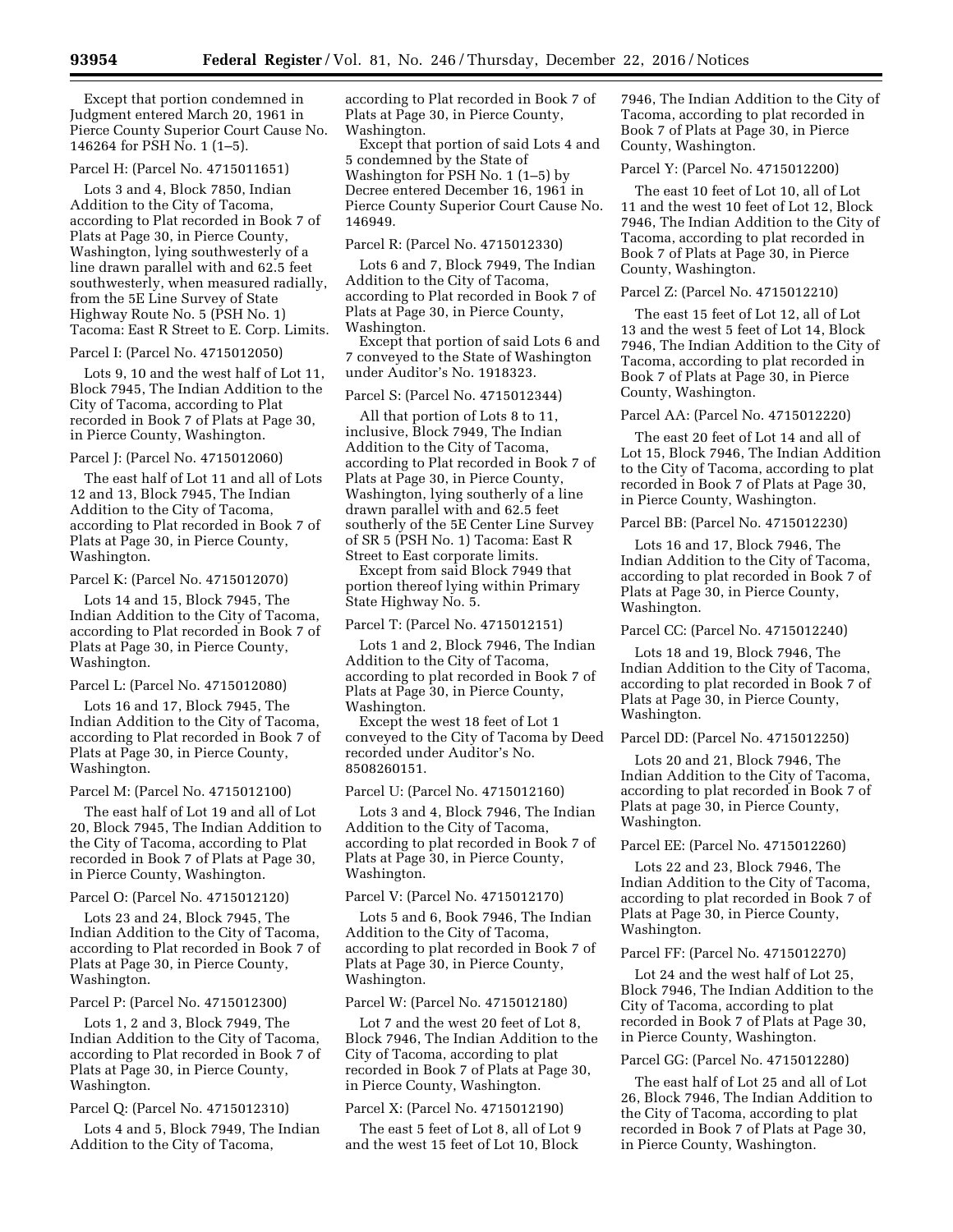Parcel HH: (Parcel No. 4715012290)

Lots 27 and 28, Block 7946, The Indian Addition to the City of Tacoma, according to plat recorded in Book 7 of Plats at Page 30, in Pierce County, Washington.

#### Parcel II: (Parcel No. 4715012350)

Lots 1 and 2, Block 7950 The Indian Addition to the City of Tacoma, according to plat recorded in Book 7 of Plats at Page 30, in Pierce County, Washington.

Parcel JJ: (Parcel No. 4715012360)

Lots 3 and 4, Block 7950, The Indian Addition to the City of Tacoma, according to plat recorded in Book 7 of Plats at Page 30, in Pierce County, Washington.

Parcel KK: (Parcel No. 4715012370)

Lots 5 and 6, Block 7950, The Indian Addition to the City of Tacoma, according to plat recorded in Book 7 of Plats at Page 30, in Pierce County, Washington.

Parcel LL: (Parcel No. 4715012380)

Lot 7, Block 7950, The Indian Addition to the City of Tacoma, according to plat recorded in Book 7 of Plats at Page 30, in Pierce County, Washington.

Parcel MM: (Parcel No. 4715012390)

Lots 8 and 9, Block 7950, The Indian Addition to the City of Tacoma, according to plat recorded in Book 7 of Plats at Page 30, in Pierce County, Washington.

Parcel NN: (Parcel No. 4715012400)

Lots 10 and 11, Block 7950, The Indian Addition to the City of Tacoma, according to plat recorded in Book 7 of Plats at Page 30, in Pierce County, Washington.

Parcel OO: (Parcel No. 4715012410)

Lots 12 and 13, Block 7950, The Indian Addition to the City of Tacoma, according to plat recorded in Book 7 of Plats at Page 30, in Pierce County, Washington.

Parcel PP: (Parcel No. 4715012420)

Lots 14 and 15, Block 7950, The Indian Addition to the City of Tacoma, according to plat recorded in Book 7 of Plats at Page 30, in Pierce County, Washington.

Parcel QQ: (Parcel No. 4715012430)

Lots 16 to 20, inclusive, Block 7950, The Indian Addition to the City of Tacoma, according to plat recorded in Book 7 of Plats at Page 30, in Pierce County, Washington.

Parcel RR: (Parcel No. 4715012440)

Lots 21 and 22, Block 7950, The Indian Addition to the City of Tacoma, according to plat recorded in Book 7 of Plats at Page 30, in Pierce County, Washington.

#### Parcel SS: (Parcel No. 4715012450)

Lots 23 to 28, inclusive, Block 7950, The Indian Addition to the City of Tacoma, according to plat recorded in Book 7 of Plats at Page 30, in Pierce County, Washington.

### Parcel TT: (Parcel No. 4715012720)

Lot 2 and the west 20 feet of Lot 3, Block 8045, The Indian Addition to the City of Tacoma, according to plat recorded in Book 7 of Plats at Page 30, in Pierce County, Washington.

Parcel UU: (Parcel No. 4715012730)

The east 5 feet of Lot 3 and all of Lot 4, Block 8045, The Indian Addition to the City of Tacoma, according to plat recorded in Book 7 of Plats at Page 30, in Pierce County, Washington.

Parcel VV: (Parcel No. 4715012740)

Lots 5, 6 and 7, Block 8045, The Indian Addition to the City of Tacoma, according to plat recorded in Book 7 of Plats at Page 30, in Pierce County, Washington.

Parcel WW: (Parcel No. 4715012750)

Lots 8 and 9, Block 8045, The Indian Addition to the City of Tacoma, according to plat recorded in Book 7 of Plats at Page 30, in Pierce County, Washington.

Parcel XX: (Parcel No. 4715012760)

Lot 10 and the west half of Lot 11, Block 8045, The Indian Addition to the City of Tacoma, according to plat recorded in Book 7 of Plats at page 30, in Pierce County, Washington.

Parcel YY: (Parcel No. 4715012770)

The east half of Lot 11 and all of Lot 12, Block 8045, The Indian Addition to the City of Tacoma, according to plat recorded in Book 7 of Plats at Page 30, in Pierce County, Washington.

#### Parcel ZZ: (Parcel No. 4715012780)

Lots 13 and 14, Block 8045, The Indian Addition to the City of Tacoma, according to plat recorded in Book 7 of Plats at Page 30, in Pierce County, Washington.

#### Parcel AAA: (Parcel No. 4715012790)

Lots 15 and 16, Block 8045, The Indian Addition to the City of Tacoma, according to plat recorded in Book 7 of Plats at Page 30, in Pierce County, Washington.

Parcel BBB: (Parcel No. 4715012800)

Lots 17 and 18, Block 8045, The Indian Addition to the City of Tacoma, according to plat recorded in Book 7 of Plats at Page 30, in Pierce County, Washington.

## Parcel CCC: (Parcel No. 4715012810)

Lots 19 and 20, Block 8045, The Indian Addition to the City of Tacoma, according to plat recorded in Book 7 of Plats at Page 30, in Pierce County, Washington.

Parcel DDD: (Parcel No. 4715012820)

Lots 21 and 22, Block 8045, The Indian Addition to the City of Tacoma, according to plat recorded in Book 7 of Plats at Page 30, in Pierce County, Washington.

Parcel EEE: (Parcel No. 4715012830)

Lot 23, Block 8045, The Indian Addition to the City of Tacoma, according to plat recorded in Book 7 of Plats at Page 30, in Pierce County, Washington.

Parcel FFF: (Parcel No. 4715012840)

Lot 24 and the west half of Lot 25, Block 8045, The Indian Addition to the City of Tacoma, according to plan recorded in Book 7 of Plats at Page 30, in Pierce County, Washington.

Parcel GGG: (Parcel No. 4715012850)

The east half of Lot 25 and all of Lot 26, Block 8045, The Indian Addition to the City of Tacoma, according to plat recorded in Book 7 of Plats at Page 30, in Pierce County, Washington.

Parcel HHH: (Parcel No. 4715012860)

The north half of Lots 27 and 28, Block 8045, The Indian Addition to the City of Tacoma, according to plat recorded in Book 7 of Plats at Page 30, in Pierce County, Washington.

Parcel III: (Parcel No. 4715012870)

The south half of Lots 27 and 28, Block 8045, The Indian Addition to the City of Tacoma, according to plat recorded in Book 7 of Plats at Page 30, in Pierce County, Washington.

Parcel JJJ: (Parcel No. 4715013031)

The east half of Lot 3, all of Lot 4 and the west half of Lot 5, Block 8049, The Indian Addition to the City of Tacoma, according to plat recorded in Book 7 of Plats at Page 30, in Pierce County, Washington.

## Parcel KKK: (Parcel No. 4715013032)

The east half of Lot 5, all of Lot 6 and the west half of Lot 7, Block 8049, The Indian Addition to the City of Tacoma, according to plat recorded in Book 7 of